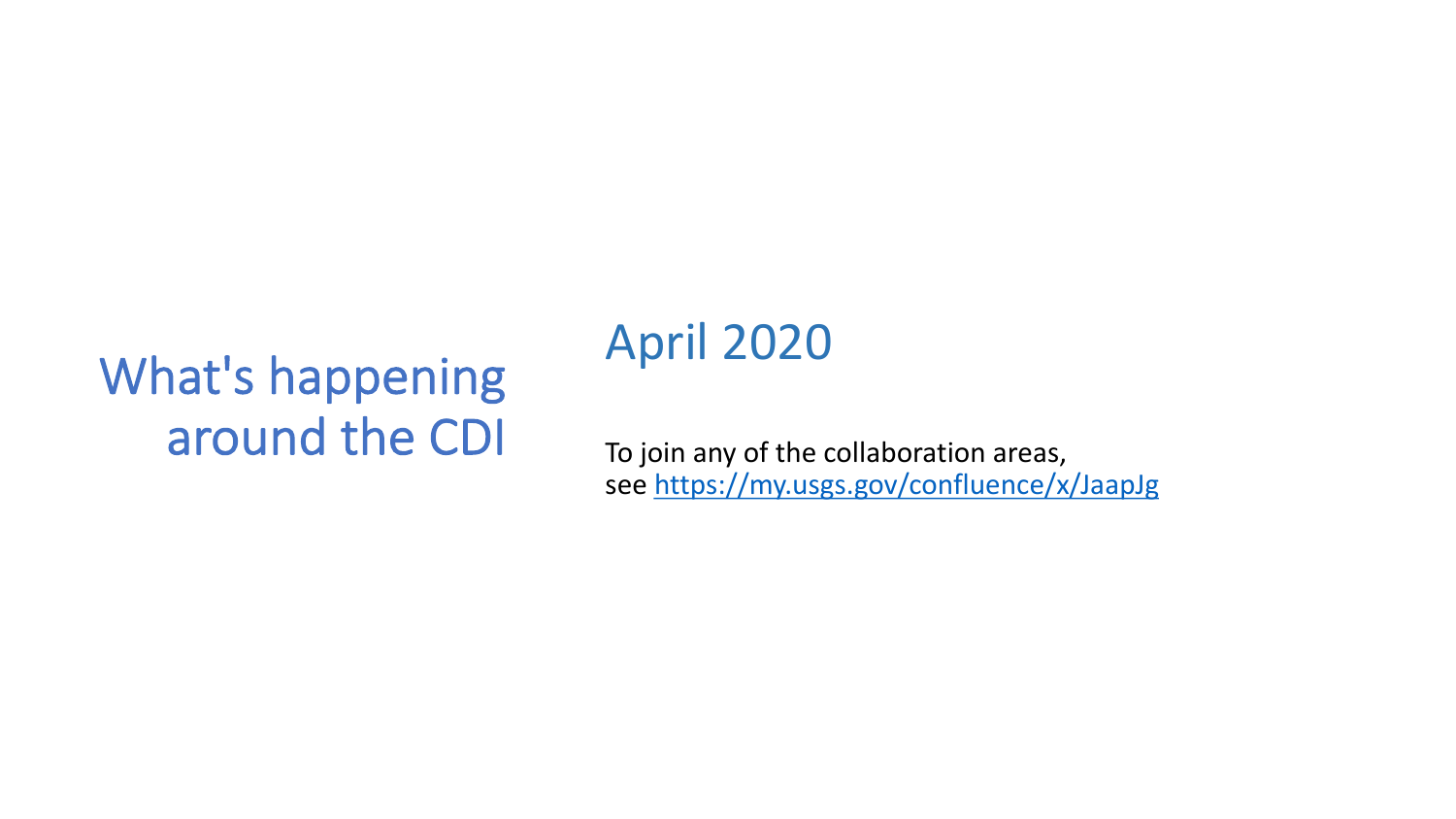# **Next Event: April 15**

- Presentation Topics:
	- Meeting the Paperwor
	- **[Finding Users](https://my.usgs.gov/confluence/x/ZMmpJg)**
	- **[Recruiting Users](https://listserv.usgs.gov/mailman/listinfo/cdi-usability)**
	- Determining the Numl
	- Testing Remotely
- Next Resource Revie
	- Main Discussion Topic: U
- Ongoing activity:
	- Have usability questions? P https://my.usgs.gov/confluen
	- Interested in being a usabili https://my.usgs.gov/conflue
	- Want to stay in touch? Join https://listserv.usgs.gov/mai

Past Event: March 18, Resource

Main Discussion Topic: Usir being used

April 2020 – **Usability**

Group Contacts: Sophie Hou chungyihou@contractor.usgs.gov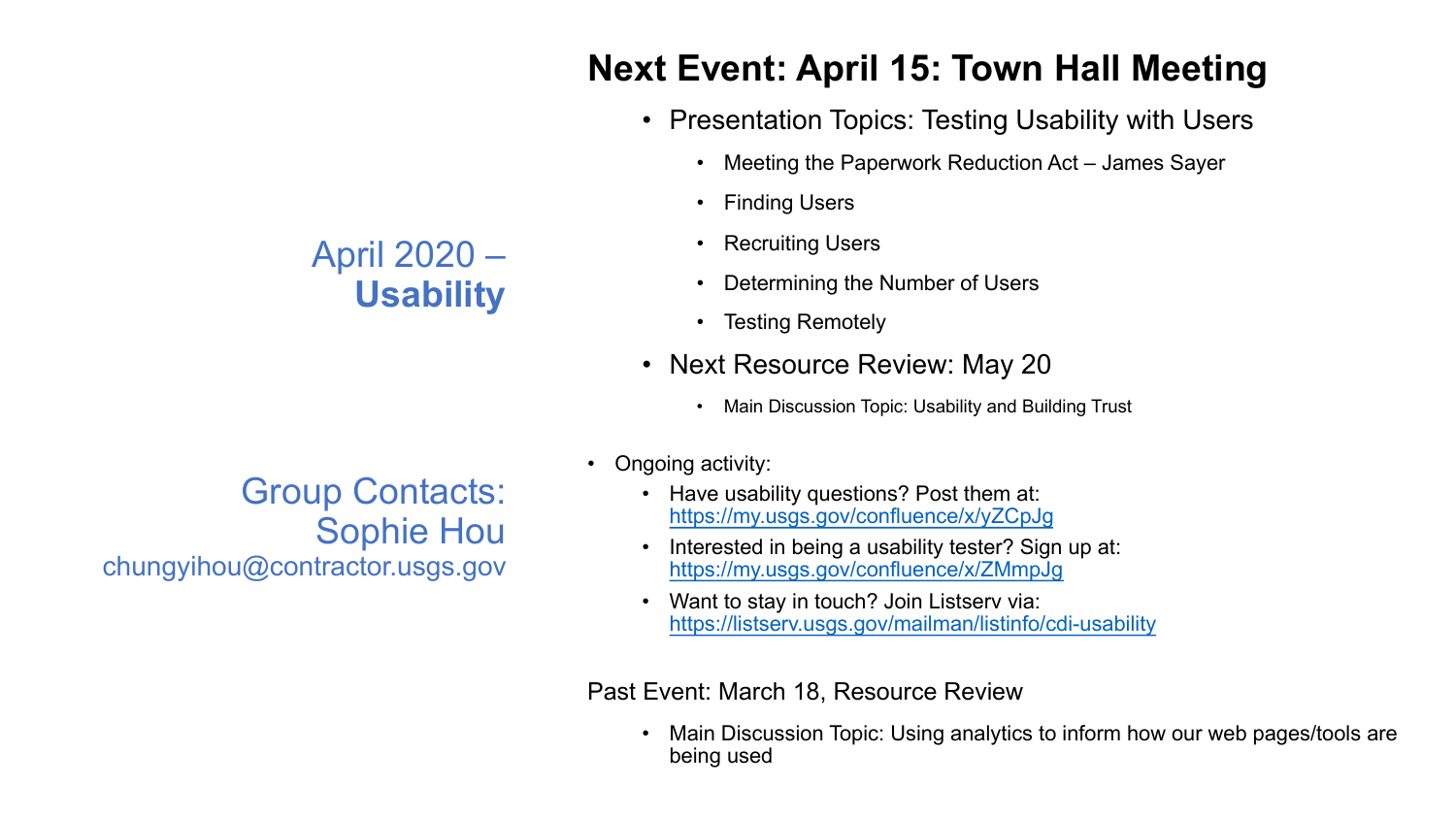# April 2020 – **Semantic Web Working Group**

Group Contacts: Fran Lightsom Flightsom@usgs.gov Next event:

**Paper discussion: Implementing FAIR Ontologies on the '** and María Poveda

Purpose: learn togeth develop proposals for

Thurs. April 9, noon D

Zoom link available at

https://my.usgs.gov/con WG+Meetings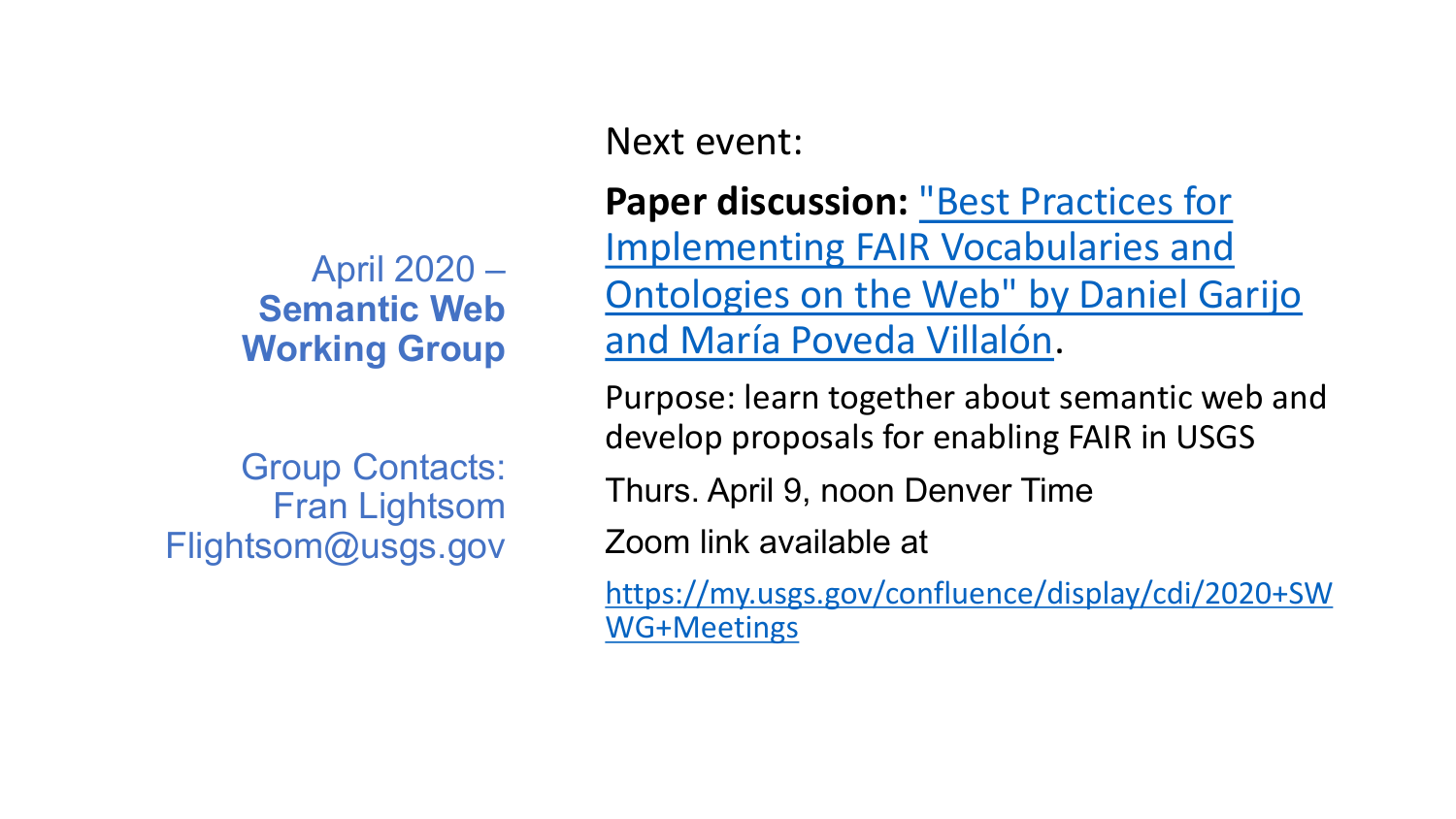# April 2020 – **Metadata Reviewers Community of Practice**

Group Contact: Fran Lightsom Flightsom@usgs.gov

### April 6

**Discussion of how data catalog users metadata records for differ** 

"Two metadata records sh **their citation elements."**

Next meeting: May 4, no

- **What about metadata**
- **What type information** for a data publication **v**

Details at https://my.usgs.gov/con +of+the+Metadata+Rev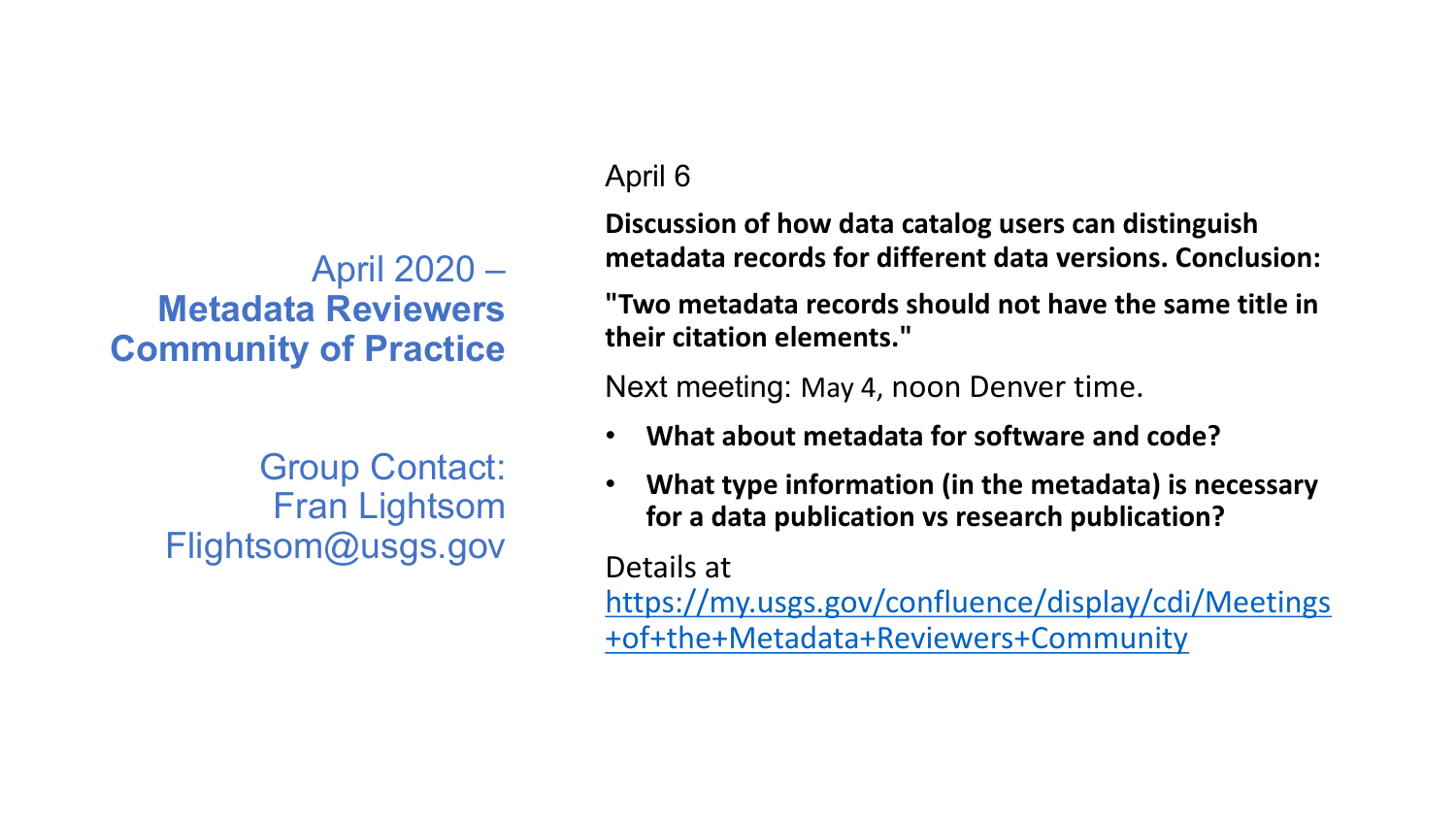April 2020 – Tech Stack / ESIP IT&I **Webinars** 

Next event: 9 April 2020: "Unidata S https://science-gateway.ul

Julien Chastang (more in

Group Contacts: Dave Blodgett dblodgett@usgs.gov

Past event: "DGGS in action: provisi Australian bushfires and

Shane Crossman and Ir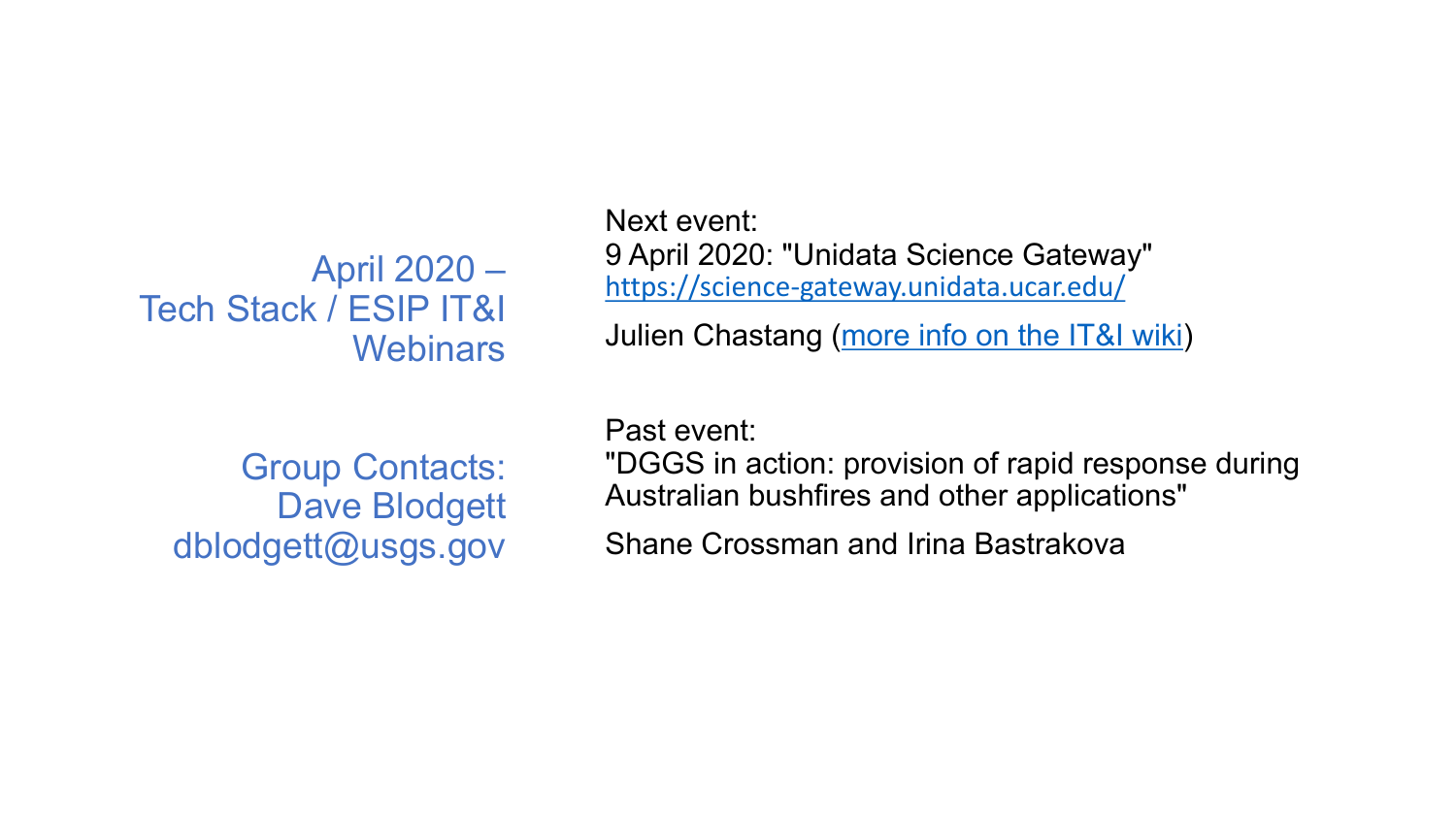# April 2020 – **Data Management Working Group**

#### **Next event: Monday, April 13, 2020**

Upcoming changes to the Science Data Catalog – Lisa Zolly, USGS

Group Contacts: Viv Hutchison - vhutchison@usgs.gov

Madison Langseth mlangseth@usgs.gov

#### **Past event: Monday, March 9, 2020**

Communicating Data Management Value Propositions to Scientists

– Claire Stirm & Juliana Casavan,

Science Gateways Community Institute (SGCI)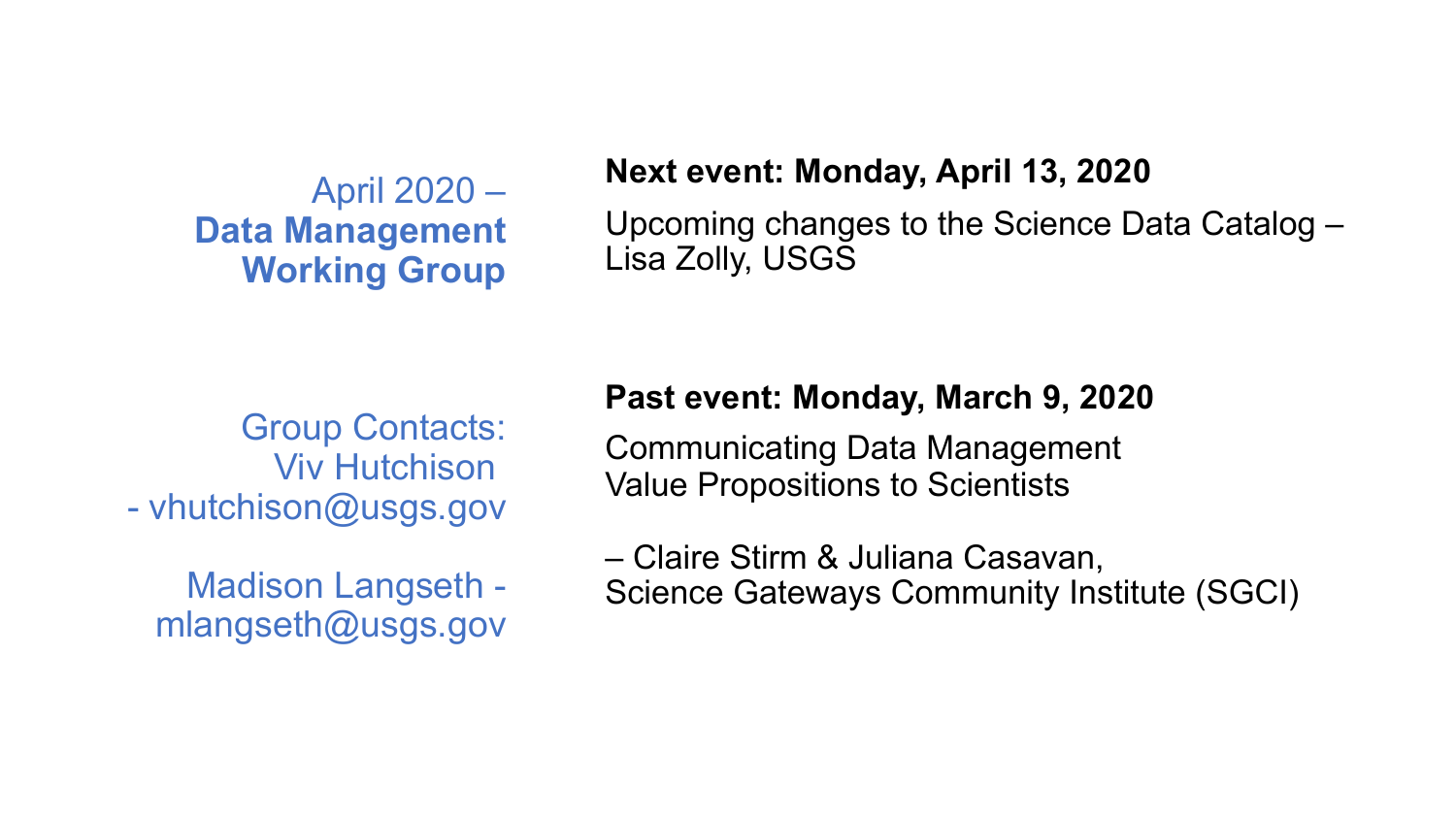# April 2020 – **Software Development**

Group Contacts: mguy@usgs.gov jknewson@usgs.gov ccladino@usgs.gov

# **Next event April 23 3**

- TBD
- *Join from PC, Mac, Lin Android: https://zoom.us/j/696628840*

# **Past event:**

• Cloud Efforts  $-$  Auto for Scientific Proces **Formation by Kirstie**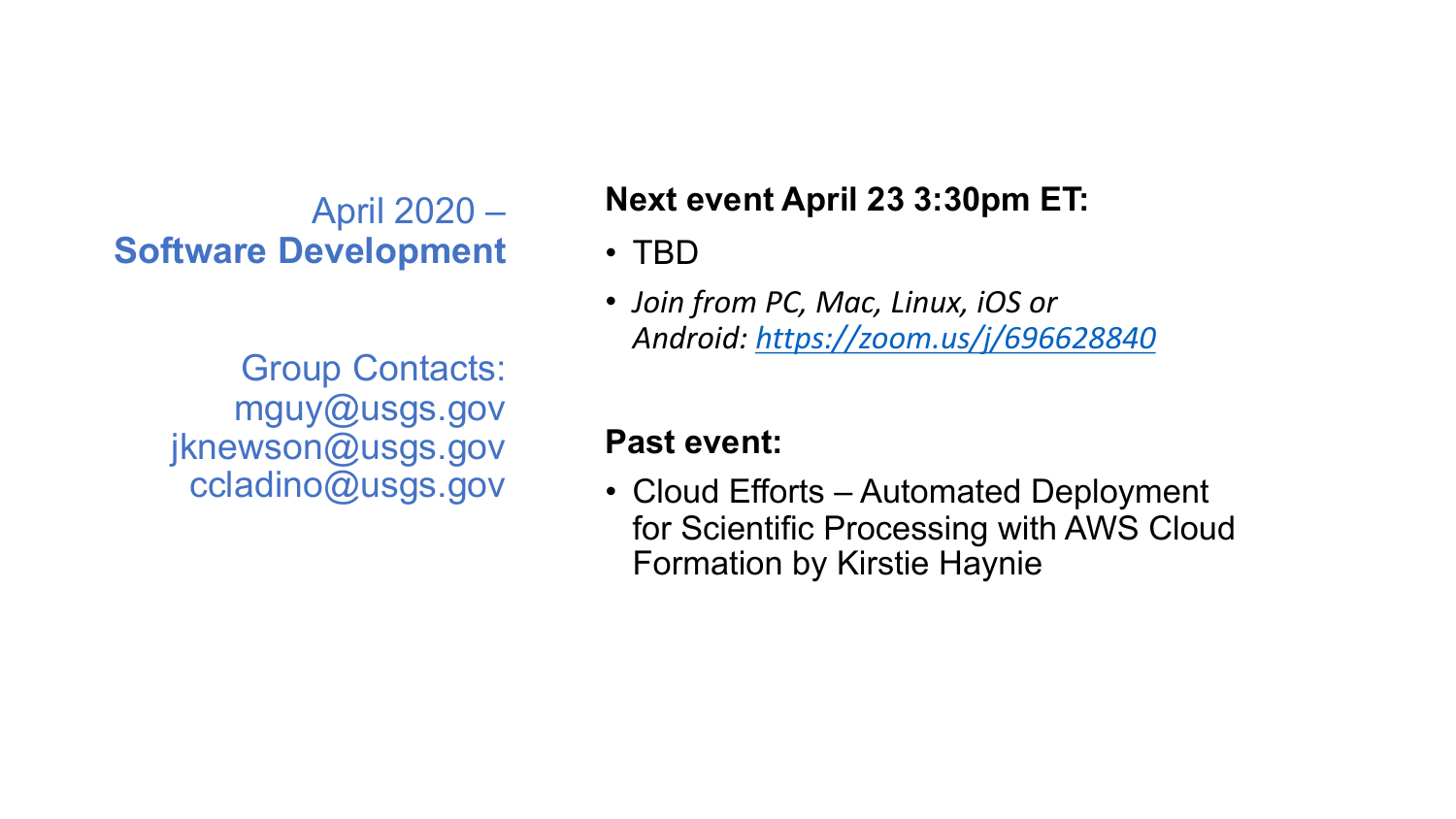# April 2020

# **[Open Innovation \(OI\)](https://teams.microsoft.com/l/team/19%253aee13de3f499f409f88d75a4652ec366c%2540thread.skype/conversations%3FgroupId=4e99c117-dca7-44e4-9ca7-716c80b49ca3&tenantId=0693b5ba-4b18-4d7b-9341-f32f400a5494)  [Community](https://my.usgs.gov/confluence/display/cdi/Open+Innovation+Community)**

Contact Info:

#### **Sophia B Liu**

sophialiu@usgs.gov OpenInnovation@usgs.gov

USGS Open Innovation Teams

**Open Innovation Community Wiki** 

#### **Upcoming Events**

- **Fri[day, April 17 a](https://www.fema.gov/media-library/assets/documents/186382)t 2:30-4** COVID-19 OI Efforts, Gen
- **Thursday, April 23 at 11-**Engaging Kids in Citizen S
- **Friday, April 10 Deadline** The Opportunity Project (To

#### **Past Talks and Events:**

- **FEMA PrepTalk** released on I "Crowdsourcing & Citizen Science with Discussion Guide and COVID-
- **Citizen Science Association** "All Hands on Deck: Respond Open Science, and Open Inn
- **Ignite OI Forum with Jeffers** Hazards in Hawai'i as a STEN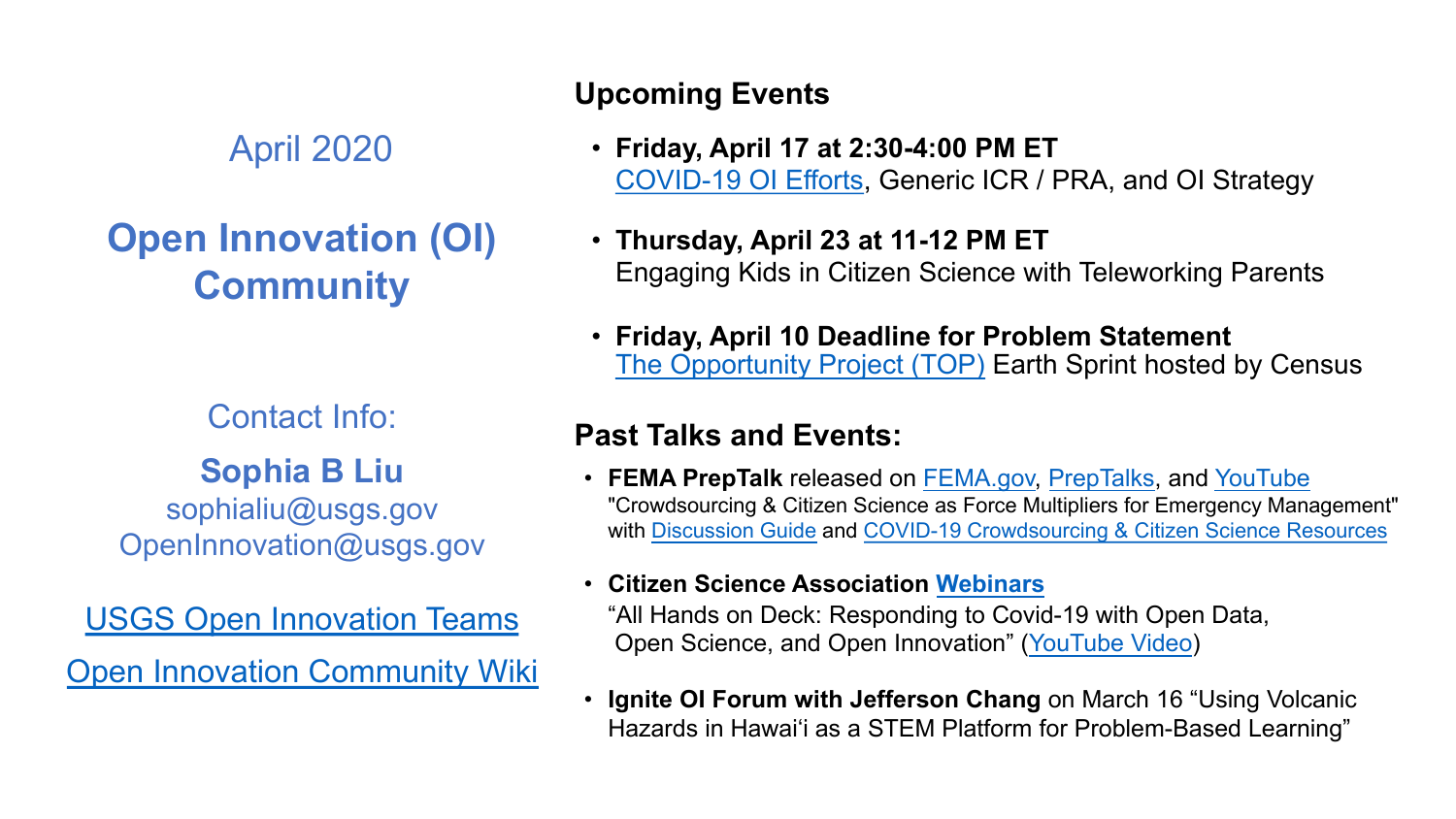# [April 2020 –](http://usgs.gov) **Risk Community of Practice**

Group Contacts: Kris Ludwig, Dave Ramsey, Emily Brooks

## riskyworld@usgs.gov

To Join: https://listserv.usgs.gov/mai lman/listinfo/cdi-risk

## **Next event: April 16, 2**

• Human-Centered Des Problem Solving Trair please join Risk COP

# **Risk COP Survey due**

- We want to learn more are, what brought you learn, and what you w
- To participate: https://